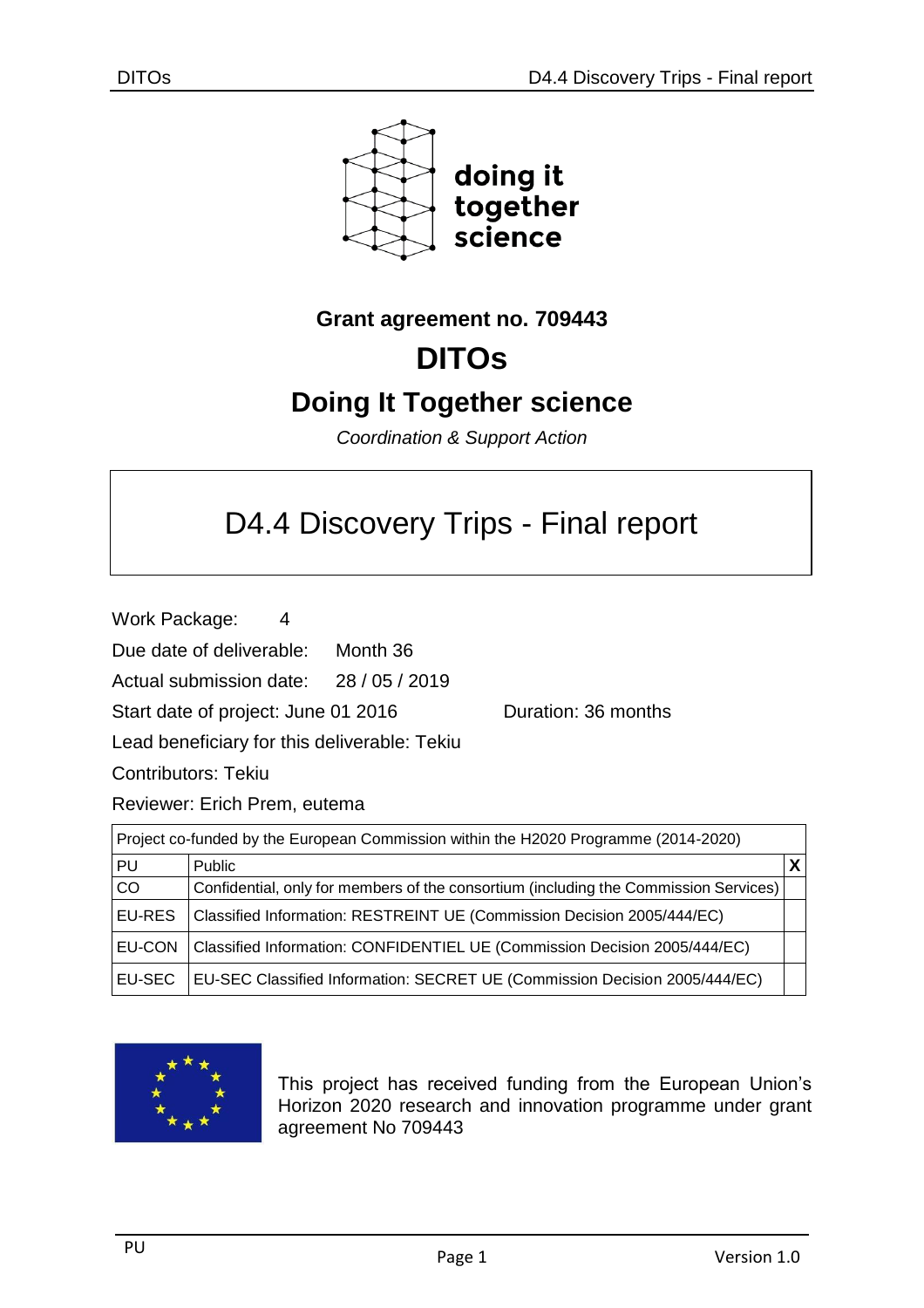## **Disclaimer**

The content of this deliverable does not reflect the official opinion of the European Union. Responsibility for the information and views expressed herein lies entirely with the author(s).

All 'Doing It Together science' (DITOs) consortium members are also committed to publish accurate and up to date information and take the greatest care to do so. However, the DITOs consortium members cannot accept liability for any inaccuracies or omissions nor do they accept liability for any direct, indirect, special, consequential or other losses or damages of any kind arising out of the use of this information.

## **Copyright Notice**



This work by Parties of the DITOs Consortium is licensed under a Creative Commons Attribution 4.0 International License [\(http://creativecommons.org/licenses/by/4.0/\)](http://creativecommons.org/licenses/by/4.0/).

#### **Acknowledgement**



The DITOs project has received funding from the European Union Horizon 2020 programme under grant number 709443.

## **Reference**

Please cite this work as:

DITOs Consortium, 2019. *Doing It Together science: D4.4 Discovery Trips - Final report* UCL, London.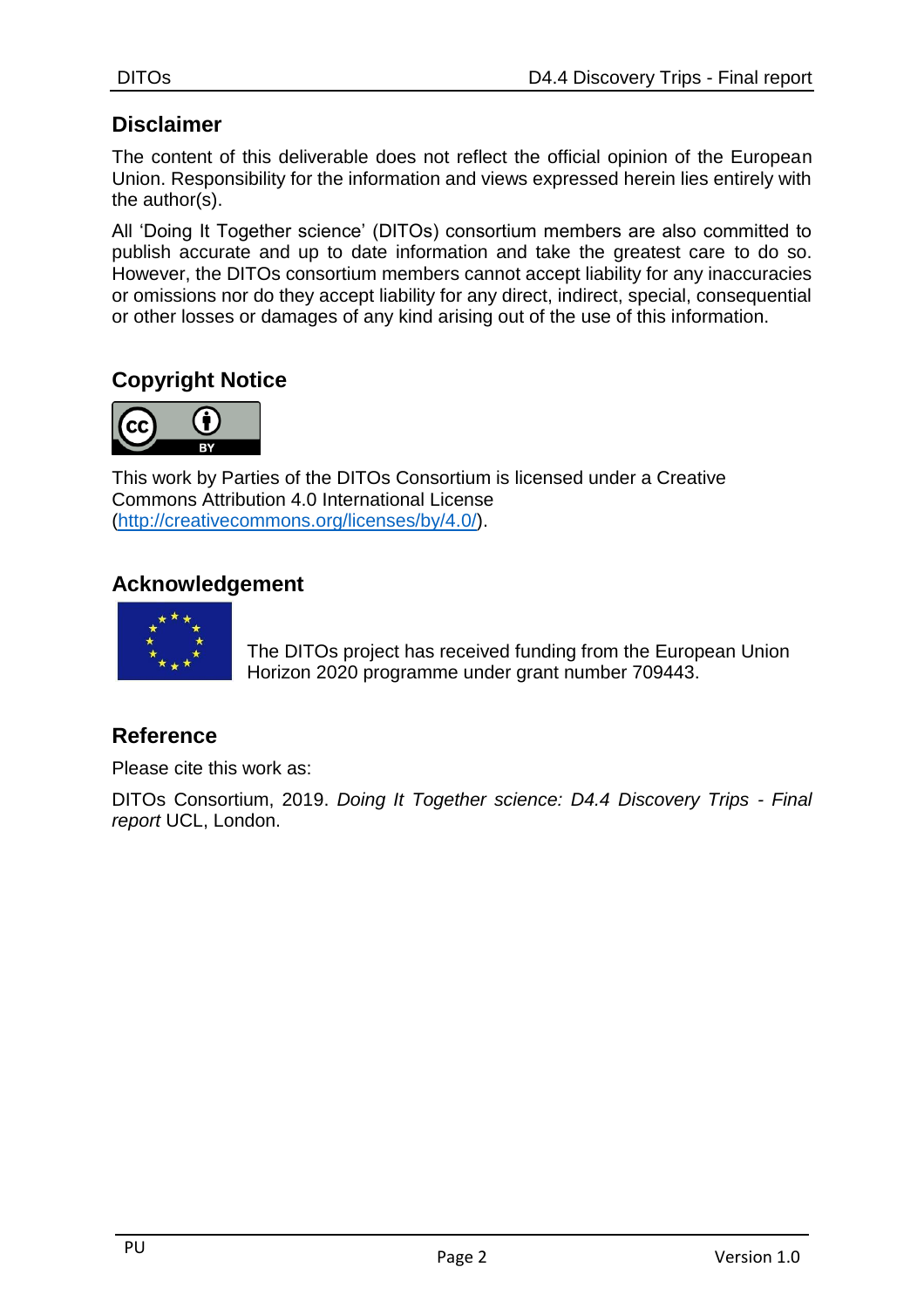## **Document Identification Sheet**

| Project ref. no.                                 | 709443                                                                                                       |
|--------------------------------------------------|--------------------------------------------------------------------------------------------------------------|
| <b>Project acronym</b>                           | <b>DITOs</b>                                                                                                 |
| <b>Project full title</b>                        | Doing It Together Science                                                                                    |
| <b>Document name</b>                             | DITOs-D4.4-20190528.pdf                                                                                      |
| <b>Security (distribution</b><br>level)          | Public                                                                                                       |
| <b>Contractual date of</b><br>delivery           | Month 36, 30.04.2019                                                                                         |
| <b>Actual date of delivery</b>                   | 28.05.2019                                                                                                   |
| Deliverable number                               | D <sub>4.4</sub>                                                                                             |
| Deliverable name                                 | D4.4 Discovery Trips - Final report                                                                          |
| <b>Type</b>                                      | Report                                                                                                       |
| <b>Status &amp; version</b>                      | Version 3.0                                                                                                  |
| <b>Number of pages</b>                           | 19                                                                                                           |
| WP / Task<br>(responsible)                       | WP4 / T3 (Tekiu)                                                                                             |
| Author(s)                                        | Tekiu: Ted Fjallman                                                                                          |
| <b>Other contributors</b>                        | Tekiu: Cindy Regalado; Aleksandra Berditchevskaia                                                            |
| <b>Project Officer</b>                           | <b>Colombe Warin</b>                                                                                         |
| <b>Abstract</b>                                  | Summary report on the Discovery Trips including<br>lessons learned and future applications.                  |
| <b>Keywords</b>                                  | Citizen science, DITOs, knowledge exchange,<br>knowledge transfer, fact-finding-missions, Discovery<br>Trips |
| Sent to peer reviewer                            | 02/04/19                                                                                                     |
| Peer review completed                            | 02/05/2019                                                                                                   |
| <b>Supervisory Board</b><br>approval version 1.0 | 28/05/2019                                                                                                   |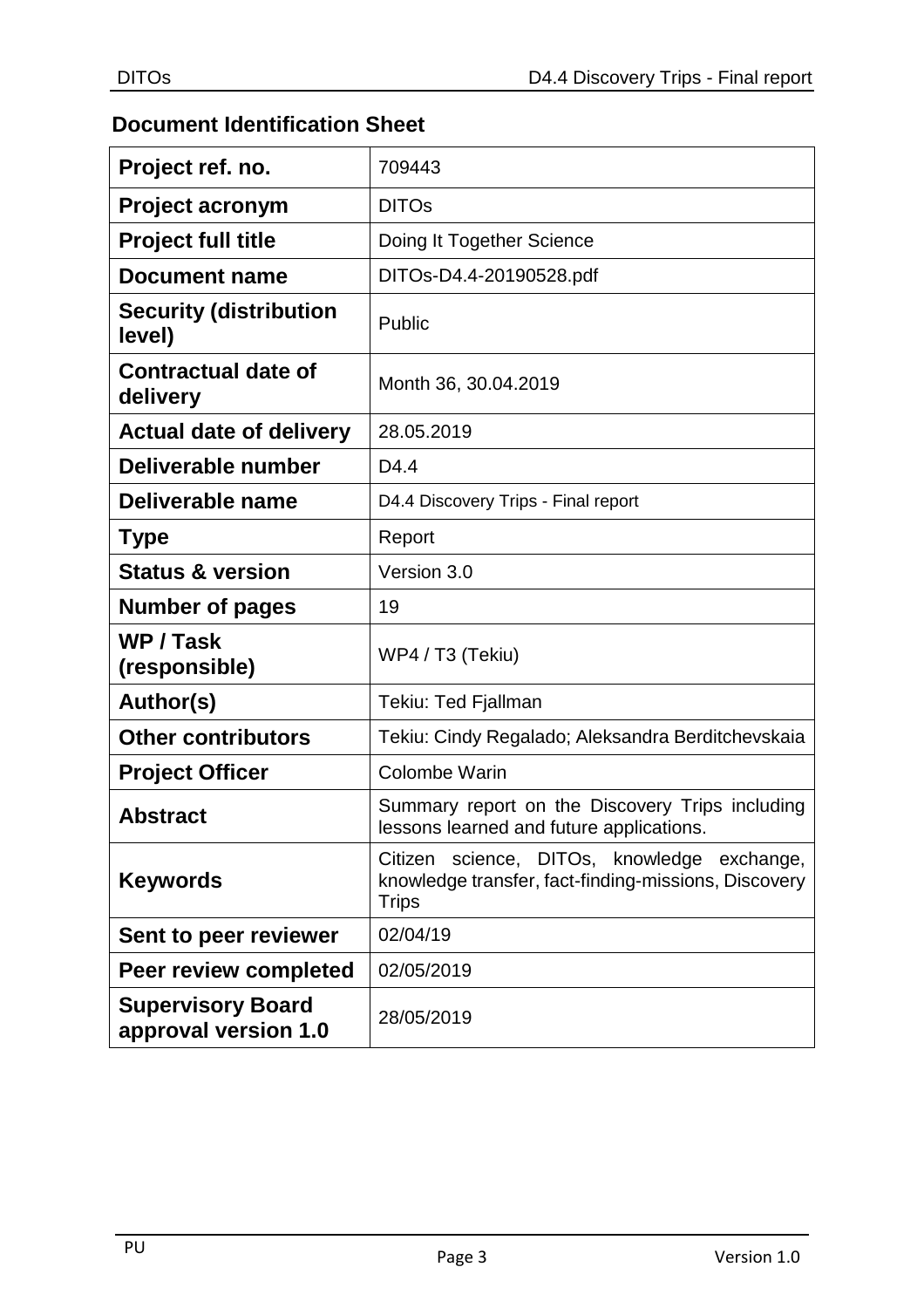# **Table of Contents**

| 1              | <b>Version Log</b>                                                                            | 4  |
|----------------|-----------------------------------------------------------------------------------------------|----|
| $\overline{2}$ | Definitions and Acronyms                                                                      | 5  |
| 3              | <b>Management Summary</b>                                                                     | 5  |
| 4              | Introduction                                                                                  | 6  |
| 5              | <b>Activities carried out and Results</b>                                                     | 7  |
|                | 5.1 London Air Quality Discovery Trip                                                         | 8  |
|                | 5.2 Bristol Knowledge Mobilisation Forum Discovery Trip                                       | 10 |
|                | 5.3 "Citizen Science & Open Science - Synergies and Instruments" Workshop,<br><b>Brussels</b> | 11 |
|                | 5.4 London Environmental Citizen Science Discovery Trip                                       | 12 |
|                | 5.5 Italy National Strategy Discovery Trip                                                    | 13 |
|                | 5.6 Beyond DITOs: Knowledge sharing with other H2020 projects Discovery Trip                  | 15 |
|                | 5.7 Spaces for knowledge creation & other contributions to DITOs                              | 15 |
| 6              | Conclusions and reflections                                                                   | 18 |

## **List of Figures**

| Figure 1. Polish delegates at final workshop of Discovery Trip to London on air  <br>quality  |  |
|-----------------------------------------------------------------------------------------------|--|
| Figure 2. Participants of the European stakeholder roundtable organised by UCL  <br>and Tekiu |  |
| Figure 3. Italian roundtable participants                                                     |  |

## <span id="page-3-0"></span>**1 Version Log**

| <b>Version</b>     | <b>Date</b> | <b>Released by</b> | <b>Nature of Change</b>                        |
|--------------------|-------------|--------------------|------------------------------------------------|
| Draft 1            | 02/04/2019  | Tekiu              | Draft for internal reviewer                    |
| Draft 2            | 15/04/2019  | <b>Tekiu</b>       | Draft for external reviewer                    |
| Draft <sub>3</sub> | 20/04/2019  | Tekiu              | Incorporated changes from<br>external reviewer |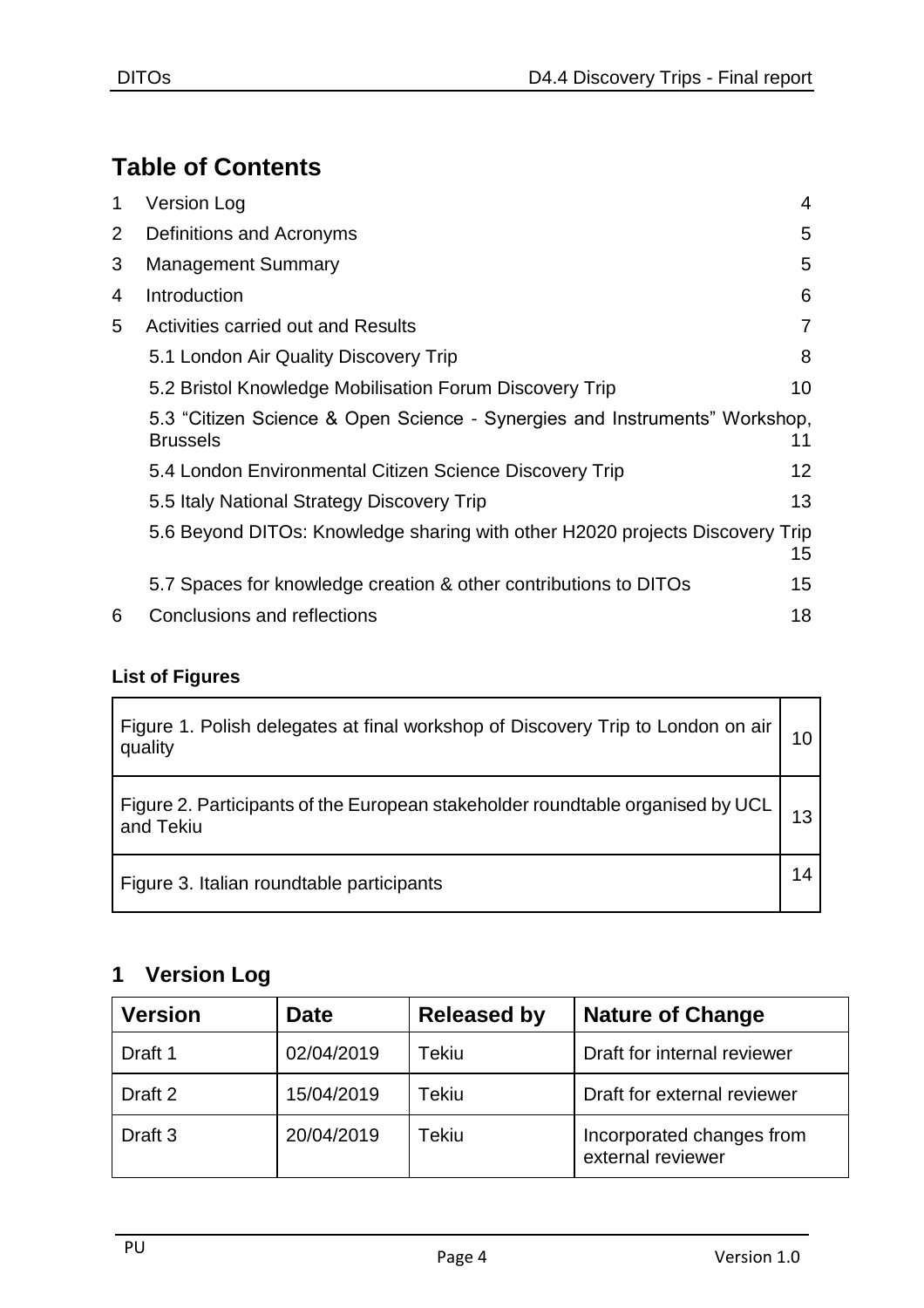| 28/05/2019<br>Final formatted version for<br>Alice<br>Version 1<br>Sheppard/UCL<br>publication |  |
|------------------------------------------------------------------------------------------------|--|
|------------------------------------------------------------------------------------------------|--|

## <span id="page-4-0"></span>**2 Definitions and Acronyms**

| <b>Acronyms</b>   | <b>Definitions</b>                                                                                               |
|-------------------|------------------------------------------------------------------------------------------------------------------|
| <b>CSA</b>        | <b>Coordination and Support Action</b>                                                                           |
| COP24             | UN climate change conference, Katowice, Poland, 2018                                                             |
| <b>COST</b>       | Cost Action programme                                                                                            |
| <b>DITOs</b>      | Doing It Together science                                                                                        |
| DT                | <b>Discovery Trip</b>                                                                                            |
| EC                | <b>European Commission</b>                                                                                       |
| <b>ECSA</b>       | European Citizen Science Association / Verein<br>der<br>Europäischen Bürgerwissenschaften                        |
| eutema            | <b>EUTEMA GMBH</b>                                                                                               |
| H <sub>2020</sub> | Horizon 2020 Programme                                                                                           |
| KI                | Kersnikova Institute                                                                                             |
| <b>KPI</b>        | Key Performance Indicator                                                                                        |
| <b>MEP</b>        | Member of European Parliament                                                                                    |
| Meritum           | Centrum Szkolen I Rozwoju Osobistego Meritum                                                                     |
| MP                | Medialab Prado, Madrid                                                                                           |
| <b>OSPP</b>       | Open Science Policy Platform                                                                                     |
| <b>RBINS</b>      | Institut Royal des Sciences Naturelles de Belgique                                                               |
| <b>RRI</b>        | Responsible Research and Innovation                                                                              |
| <b>Tekiu</b>      | <b>Tekiu Limited</b>                                                                                             |
| <b>UCL</b>        | <b>University College London</b>                                                                                 |
| <b>UNIGE</b>      | Universite de Geneve                                                                                             |
| <b>UPD</b>        | Universite Paris Descartes                                                                                       |
| <b>WP</b>         | Work package                                                                                                     |
| WP4T3             | Work package 4, task 3: Educational discovery trips                                                              |
| WS                | <b>Waag Society</b>                                                                                              |
| UNESCO-SIDS       | United Nations Educational, Scientific and<br>Cultural<br>Organization's plan for Small Island Developing States |
| Zenodo            | An open access online repository                                                                                 |

## <span id="page-4-1"></span>**3 Management Summary**

Through six core deliverables and twelve additional non-deliverable contributions, DITOs through Tekiu has influenced at least 206 decision makers from more than ten countries to further the goals of DITOs and to generally enhance and promote the active engagement of the public in science, and ultimately bolster support for citizen science activities throughout Europe.

From discussing policies for the monitoring and tackling of air pollution in cities, to developing hands-on strategies for bottom-up behavioural change, the Polish Air Quality Discovery Trip delegation took their learnings home to Silesia, where little over a year later they had applied their knowledge to not only improve citizen science projects in Poland, but also showcase these at COP24 in Katowice. One of the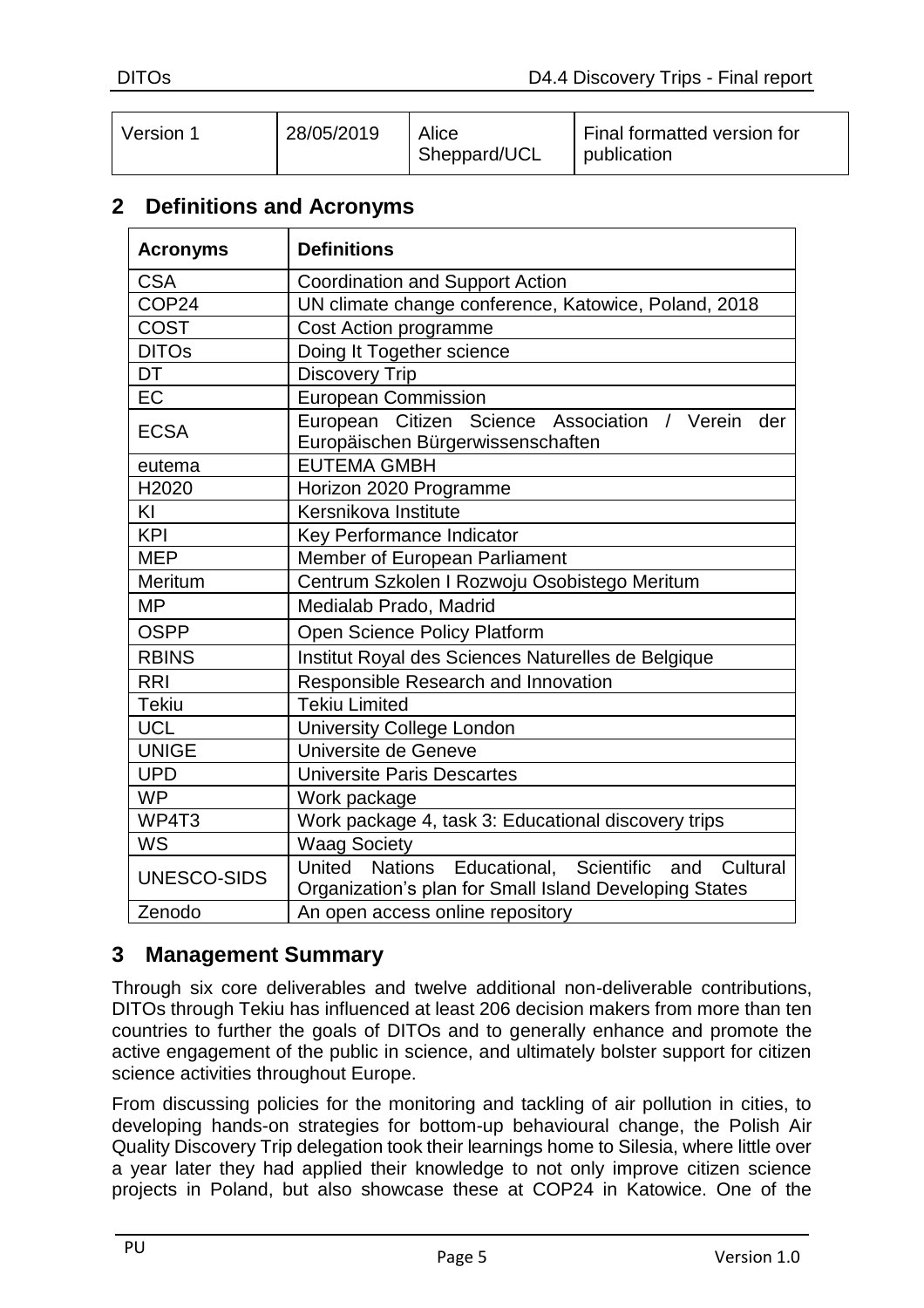delegates of the Air Quality Discovery Trip went on to become an elected city councillor and through this can implement some of the learnings in Katowice.

By partnering with organisations such as the Knowledge Mobilisation Forum in Bristol, UK, we extended the reach of DITOs to new practitioner audiences and geographies. This Discovery Trip delivered an interactive session of knowledge exchange with a focus on citizen engagement practices, where attendees met inspiring practitioners in environmental citizen science and citizen-led biotechnology who put knowledge mobilisation into practice.

Similarly, Tekiu worked closely with DITOs partners ECSA and eutema to design and deliver the workshop "Citizen science & open science: Synergies and instruments" in Brussels, which brought together different communities and invited, in particular, those who work toward exploring opportunities for the adoption of open science and reducing the technical, legal and other barriers to adopting it. These included members of the Open Science Working Groups of ECSA and the advisory board of the EC, and the OSPP (Open Science Policy Platform).

Tekiu also organised a Discovery Trip with international delegates to complement the European stakeholder roundtable organised by UCL and Tekiu, "Identifying the opportunities, barriers, disruptions, and social innovation in integrating environmental citizen science in policy: road map for the next decade". The Discovery Trip took delegates from UNESCO-SIDS and European organisations to visit local initiatives and converse with key UK decision makers. This provided the context for hands-on engagement at the roundtable and set out a roadmap for environmental citizen science in policy.

The First Italian Citizen Science Conference held in late 2017, provided an opportunity to bring together the emerging citizen science community in Italy and to share experiences of other European countries who have already established national networks. To contribute to this, build local capacity, and kick start the development of a national strategy for Italian citizen science, Tekiu's Discovery Trip brought together local and international decision makers to learn from each other, and to engage in dialogue at local stakeholder roundtables.

The last Discovery Trip was linked to the project's final event and brought leads of Horizon 2020 projects providing a platform for connections to promote future collaborations, to meet with project partners, discuss the project's lessons learned and to carry the DITOs 'torch' forward into the future.

D4.4 Discovery Trips - Final report is Deliverable 4.4 (D4.4) from the coordination and support action (CSA) Doing It Together science (DITOs), grant agreement 709443.

## <span id="page-5-0"></span>**4 Introduction**

This deliverable reports on the activities and results from 'Policy Engagement via Discovery Trips' led by Tekiu as part of Work Package 4 (WP4) 'Policy engagement for RRI' (WP4 Task 3, Educational Discovery Trips). This task covers the planning, coordination, organisation and realisation of direct stakeholder engagement activities through Discovery Trips, Round Tables and a Pan-European Policy Forum. This report only covers Tekiu's involvement in this task. Discovery Trips aimed to help fulfil the goals of WP4, which are: to extend the development of policy engagement in citizen science and DIY science across Europe, foster Responsible Research and Innovation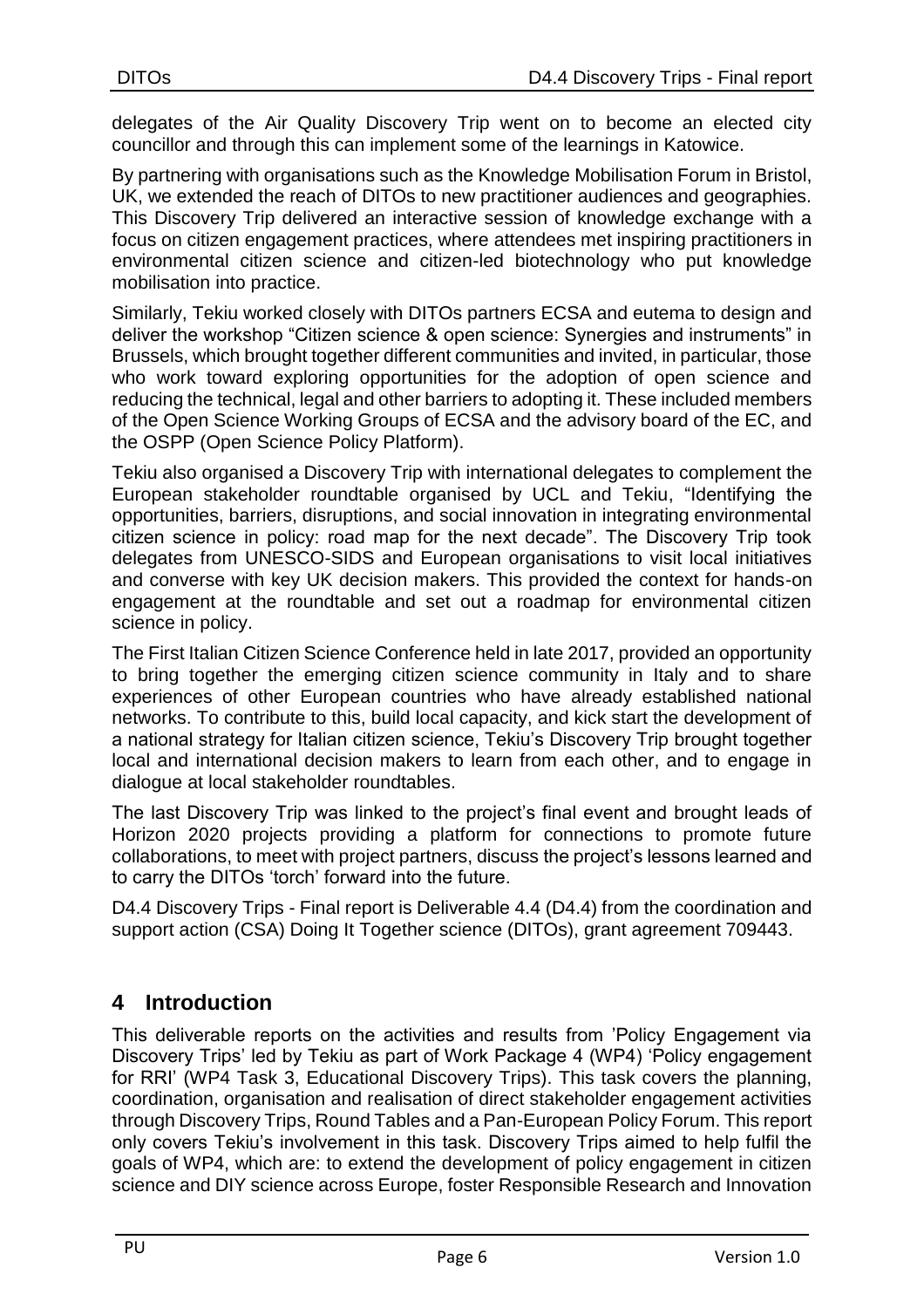(RRI), link the pan-European citizen science and DIY science community to decisionmakers at various levels and supporting innovation. Specifically, Tekiu's contributions supported the sharing of good practices of RRI and citizen engagement in science (Objective 4.1 - Elaborating, sharing and providing policy support on good practices of RRI activities with a focus on DITOs) and helping to channel societal inputs regarding responsible R&I policies to policy makers at different levels (Objective 4.3 - Channelling societal inputs regarding responsible R&I policies to policy makers at different levels, especially in the fields of Biodesign and Environmental Sustainability).

Tekiu is a knowledge transfer broker focused on creating opportunities for policy and decision makers to experience the latest developments in research and innovation within international settings. Tekiu works with groups from government, civil services, academia, industry and trade associations. The thematic focus is on the life sciences, digital economy, smart cities & environmental sciences and Tekiu's specialty geographies are Scandinavia, the United Kingdom, Turkey and German-speaking countries, although Tekiu has been active in other geographies and within other thematic themes also.

Tekiu's principle service is the Discovery Trip, which is a 2-3 day focussed fact-finding, technical or study visit to another country offering delegations the opportunity to meet with thought leaders and actively witness examples of good practice. Discovery Trips are designed based on the needs and interests of the delegates, who expect to learn concrete, practical, in-depth examples of how to improve their everyday work, e.g. how to digitalise healthcare information systems without compromising patient privacy regulations, or how to better integrate non-native speaking immigrants into the workplace. Discovery Trips provide exposure to a range of possibilities, solutions, insights, key stakeholders and often hands-on experiences that help delegates to make informed decisions about pressing issues back in their home country and organisations. Tekiu's clients often remark that they were able to learn a great deal through thoughtful facilitation by Tekiu staff, and without having to worry about the logistics so that they as participants could make the most of their hosts and other participants' knowledge.

Within DITOs, Tekiu organised Discovery Trips on the topics of biodesign, environmental sustainability and cross-cutting issues including air quality, knowledge mobilisation and open science, and policy impacts of environmental citizen science. Participants included local-level decision-makers within government and project leads within organisations with interest in citizen science. As we shall describe below, each Discovery Trip had different goals and followed different strategies based on the needs of the delegates and were also shaped by the contexts within which they were conceived.

## <span id="page-6-0"></span>**5 Activities carried out and Results**

This section outlines Tekiu's activities including Discovery Trips and additional contributions to WP4. Tables 1 and 2 below summarise these contributions and the following sections describe these activities in more detail.

**Table 1.** Summary of Discovery Trips delivered by Tekiu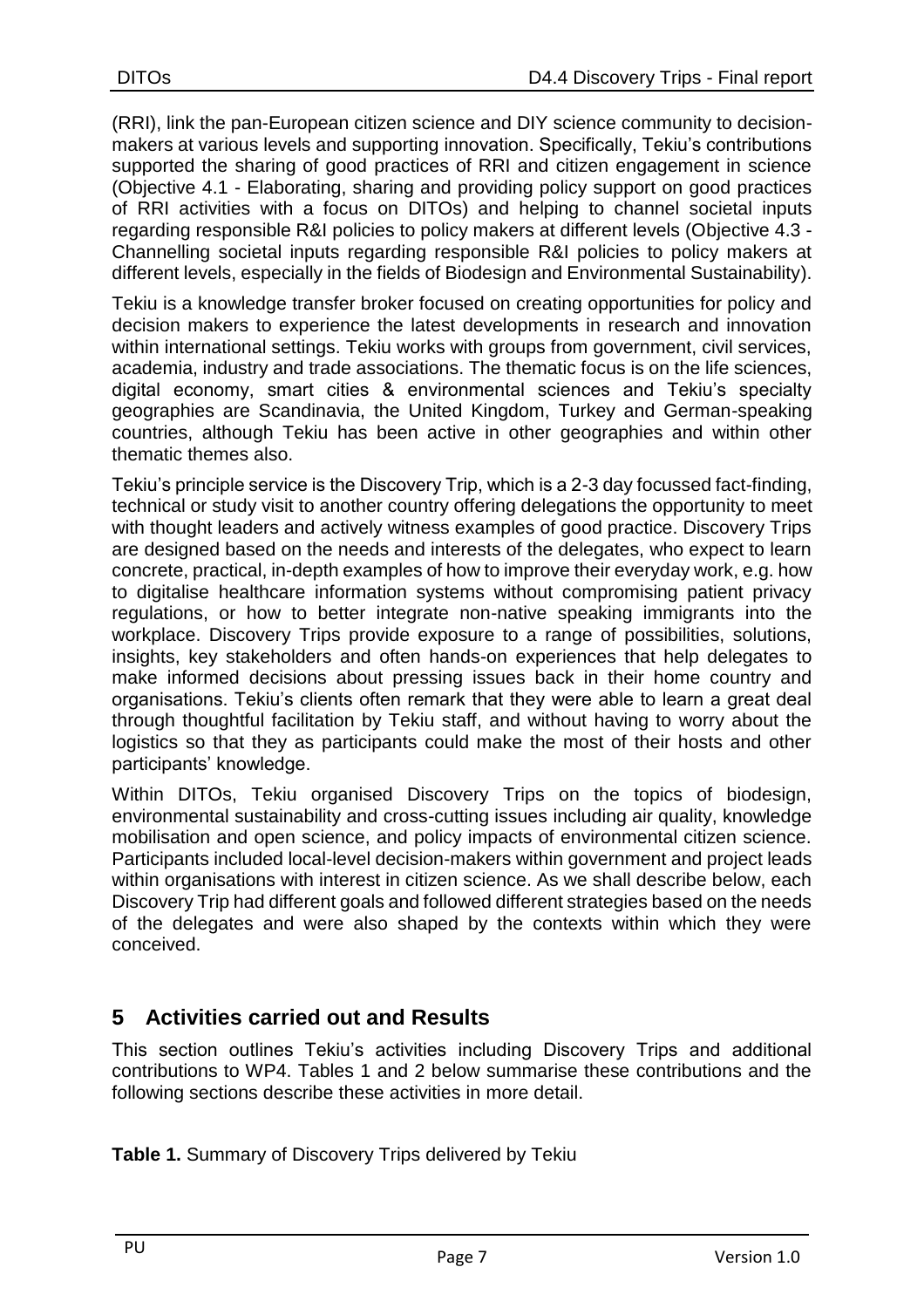| <b>Event/Output</b>                                                                         | <b>WP</b>      | <b>Description</b>                                                                                                                                                                     | <b>Phase date</b> | <b>Activity</b>      | <b>Month</b> |
|---------------------------------------------------------------------------------------------|----------------|----------------------------------------------------------------------------------------------------------------------------------------------------------------------------------------|-------------------|----------------------|--------------|
| London Air Quality<br><b>Discovery Trip</b>                                                 | 4 & 2          | Conception, planning and delivery of a 2.5<br>day Discovery Trip for 12 participants from<br>Upper Silesia, Poland. Coordinated follow-<br>up activities in collaboration with Meritum | $\overline{2}$    | $25 -$<br>27/09/2017 | 16           |
| <b>Bristol Knowledge</b><br><b>Mobilisation Forum</b><br><b>Discovery Trip</b>              | 4 & 1          | Conception, planning and delivery of a<br>satellite event for UK Knowledge<br><b>Mobilisation Forum</b>                                                                                | $\overline{2}$    | 07/03/2018           | 22           |
| "Citizen Science &<br>Open Science -<br>Synergies and<br>Instruments"<br>Workshop, Brussels | $\overline{4}$ | Collaboration to prepare agenda and<br>moderation, dissemination to MEPs and<br>OSPP. Replaced x1 DT                                                                                   | $\overline{2}$    | 01/03/2018           | 22           |
| London<br>Environmental<br>Citizen Science<br><b>Discovery Trip</b>                         | 4 & 2          | Conception, planning and delivery of a<br>Discovery Trip in combination with<br>European Stakeholder Roundtable.<br>(collaboration with UCL - see separate<br>entry below)             | $\overline{2}$    | $07 -$<br>09/05/2018 | 23           |
| <b>Italy National</b><br><b>Strategy Discovery</b><br>Trip                                  | $\overline{4}$ | Conception, planning and delivery of a<br>Discovery Trip in combination with Local<br>Stakeholder Roundtable. (collaboration<br>with ECSA - see separate entry below)                  | $\overline{2}$    | $04 -$<br>06/04/2018 | 24           |
| Beyond DITOs:<br>Knowledge sharing<br>with other H2020<br>projects                          | $\overline{4}$ | Conception, planning and delivery of a<br>Discovery Trip for 6 participants,<br>organisers of new or upcoming H2020<br>projects in Citizen Science and RRI                             | 3                 | 2-3/04/2019          | 36           |

## <span id="page-7-0"></span>**5.1 London Air Quality Discovery Trip**

In this Discovery Trip, Polish decision makers explored air quality policy and practices in London. This Discovery Trip builds on DITOs partner Meritum's experience and work on air quality monitoring; together with Meritum, Tekiu designed a study visit that would help provide decision makers with insights, approaches, and lessons learned on the topic. Over 2.5 days, the Polish delegates met with a range of UK organisations to learn about, share experiences, and build relationships around the topic of battling air pollution in cities. The delegates were a mixed group of individuals from regional city councils, governmental agencies, businesses and civil society organisations all from the metropolitan area of Katowice in the Silesia Voivodeship<sup>1</sup>.

<sup>&</sup>lt;u>.</u> <sup>1</sup> https://en.wikipedia.org/wiki/Silesian\_Voivodeship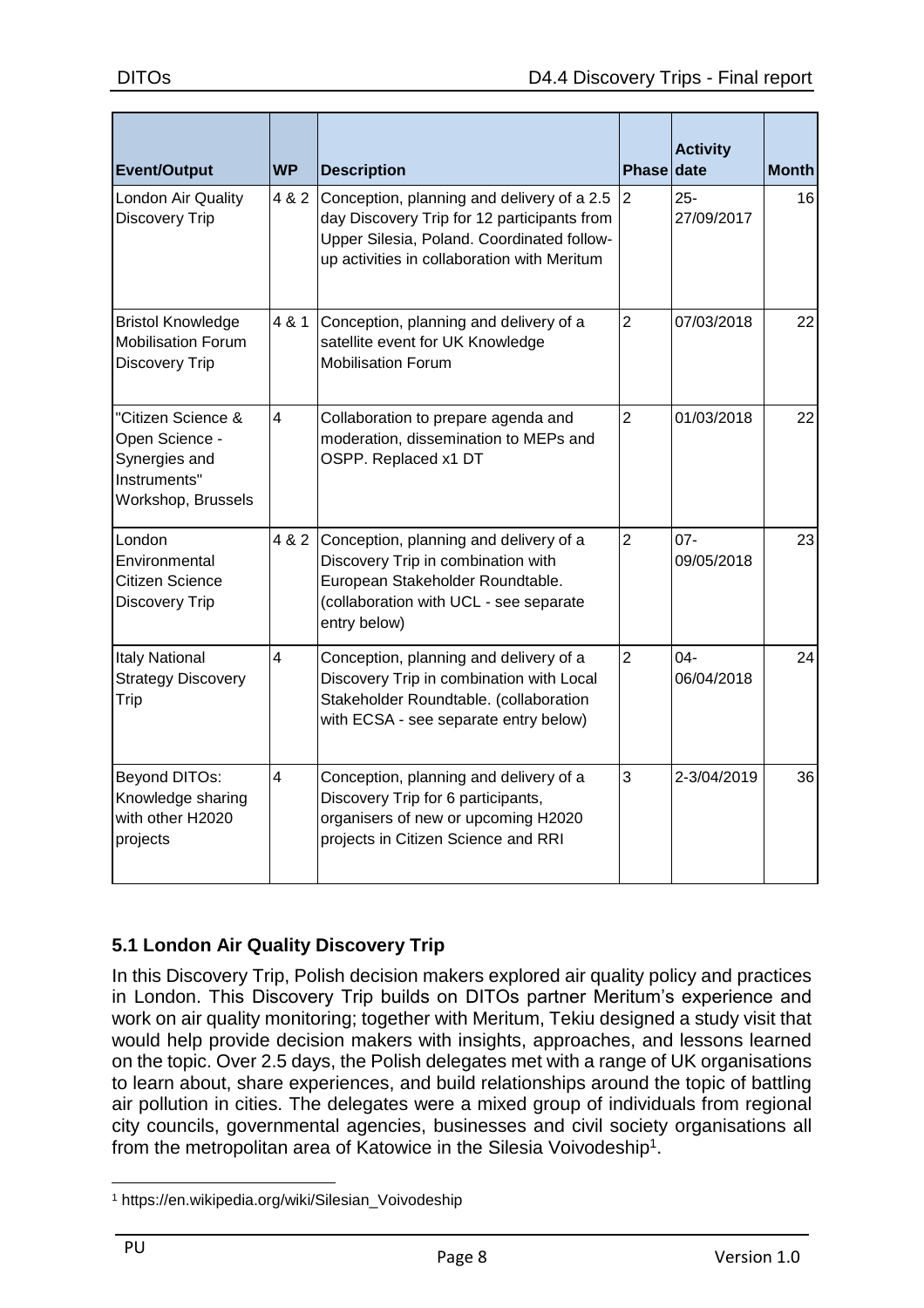## London Air Quality Discovery Trip summary

| Aim                       | Bring together Polish decision makers to learn about local<br>initiatives and policy for air quality monitoring in London<br>and set the foundations for initiatives to tackle air pollution<br>in their region of Katowice.                                                                                                                                                                                                                                                                                                                        |  |
|---------------------------|-----------------------------------------------------------------------------------------------------------------------------------------------------------------------------------------------------------------------------------------------------------------------------------------------------------------------------------------------------------------------------------------------------------------------------------------------------------------------------------------------------------------------------------------------------|--|
| Organisations involved    | Meritum                                                                                                                                                                                                                                                                                                                                                                                                                                                                                                                                             |  |
| Number of participants    | 12 Discovery Trip participants (4 women, 8 men); in<br>addition to the audience numbers that participated in the<br>face-to-face exchanges (36 total), a wider group of<br>stakeholders was engaged during preparation in advance<br>of the visit. This wider audience for the visit takes the total<br>number to 48.                                                                                                                                                                                                                               |  |
| Host organisations        | London Sustainability Exchange, Centre for<br>Environmental Policy, Imperial College London, Lambeth<br>Borough Council, Hackney Borough Council, City of<br>London Borough Council; Transport for London, Innovate<br>UK, Polish Embassy in London, Mapping for Change<br>(Social Enterprise), and Future Cities Catapult                                                                                                                                                                                                                          |  |
| <b>Countries involved</b> | Poland, UK                                                                                                                                                                                                                                                                                                                                                                                                                                                                                                                                          |  |
| Results / outputs         | Discovering how London is tackling Air Pollution<br>London Sustainability Exchange <sup>2</sup><br>Blogging and tweeting increased the audience for the<br>event using online engagement.<br>The delegates created a commitment plan during the final<br>workshop of the Discovery Trip (see Figure 1). From<br>interviews and conversations with Polish DITOs partner,<br>Meritum, we know that the delegates have applied their<br>learnings from the UK to local initiatives and have<br>showcased these at COP24 in Katowice, December<br>2018. |  |

<sup>&</sup>lt;u>.</u> 2 "Project of the Week" blogpost to be archived under Zenodo https://zenodo.org/communities/ditos/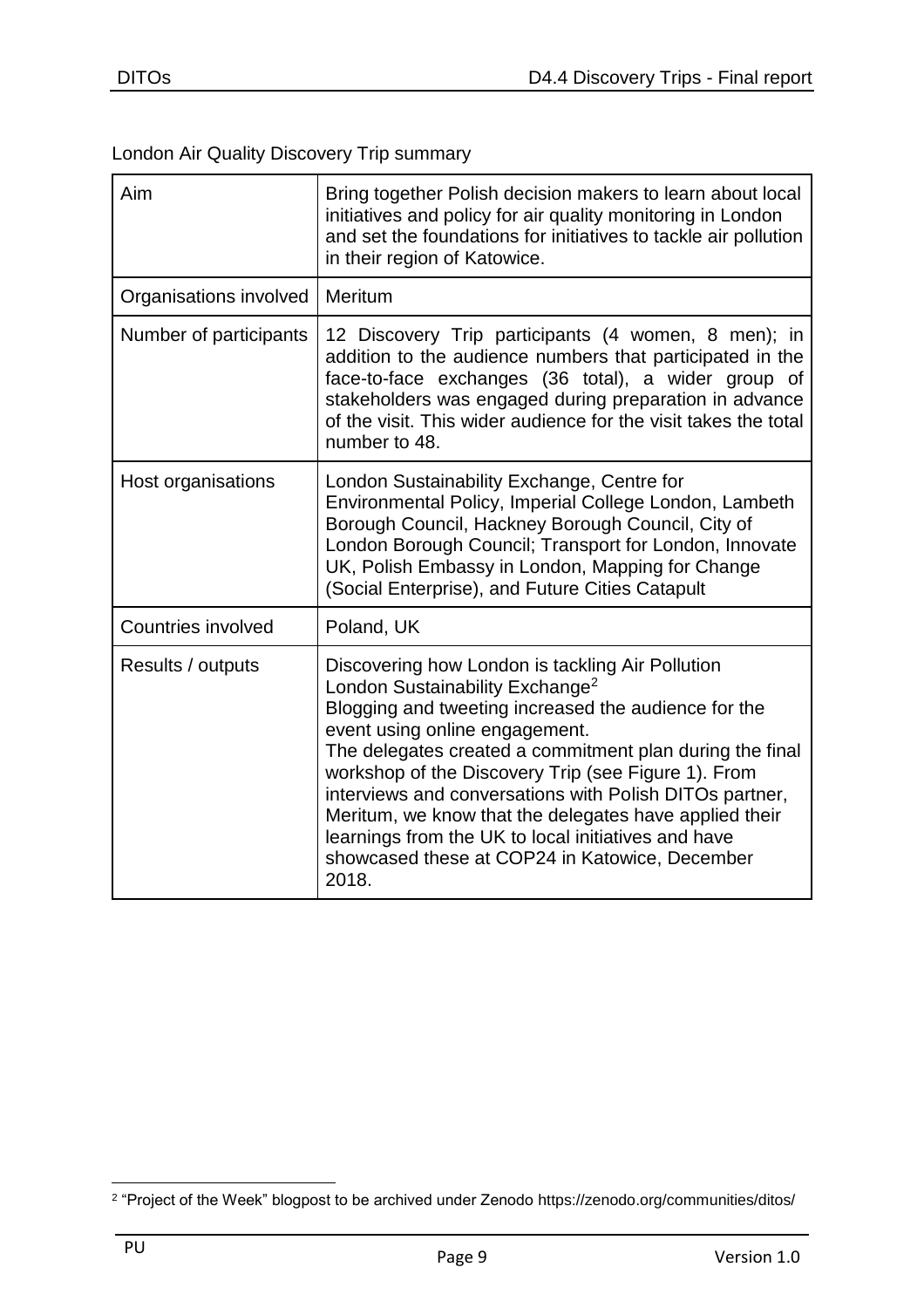

Figure 1. Polish delegates at final workshop of Discovery Trip to London on air quality. Delegates place their hands on their strategy plan to implement solutions based on learnings from their trip (Photo credit: Cindy Regalado).

#### <span id="page-9-0"></span>**5.2 Bristol Knowledge Mobilisation Forum Discovery Trip**

For this Discovery Trip, we designed a satellite event linked to the Bristol-based Knowledge Mobilisation Forum. The theme of the event was "Creative approaches to knowledge exchange" with a focus on citizen engagement practices. This interactive event provided an opportunity for conference attendees to get to know one another while meeting inspiring practitioners have who put knowledge mobilisation into practice.

The meeting featured diverse fields ranging from environmental stewardship and open science to biohacking and citizen participation in policymaking. The approach to creative knowledge mobilisation included simple interactive activities to help participants explore knowledge exchange in a relaxed environment. This was done through show and tell presentations, a thought-provoking quiz, and by having our inspiring practitioners function as 'dinner hosts' to share their experiences in engagement methodologies and answer questions.

Bristol Knowledge Mobilisation Forum Discovery Trip summary

| Aim | Create an interactive space to introduce knowledge         |
|-----|------------------------------------------------------------|
|     | mobilisation professionals to inspiring citizen engagement |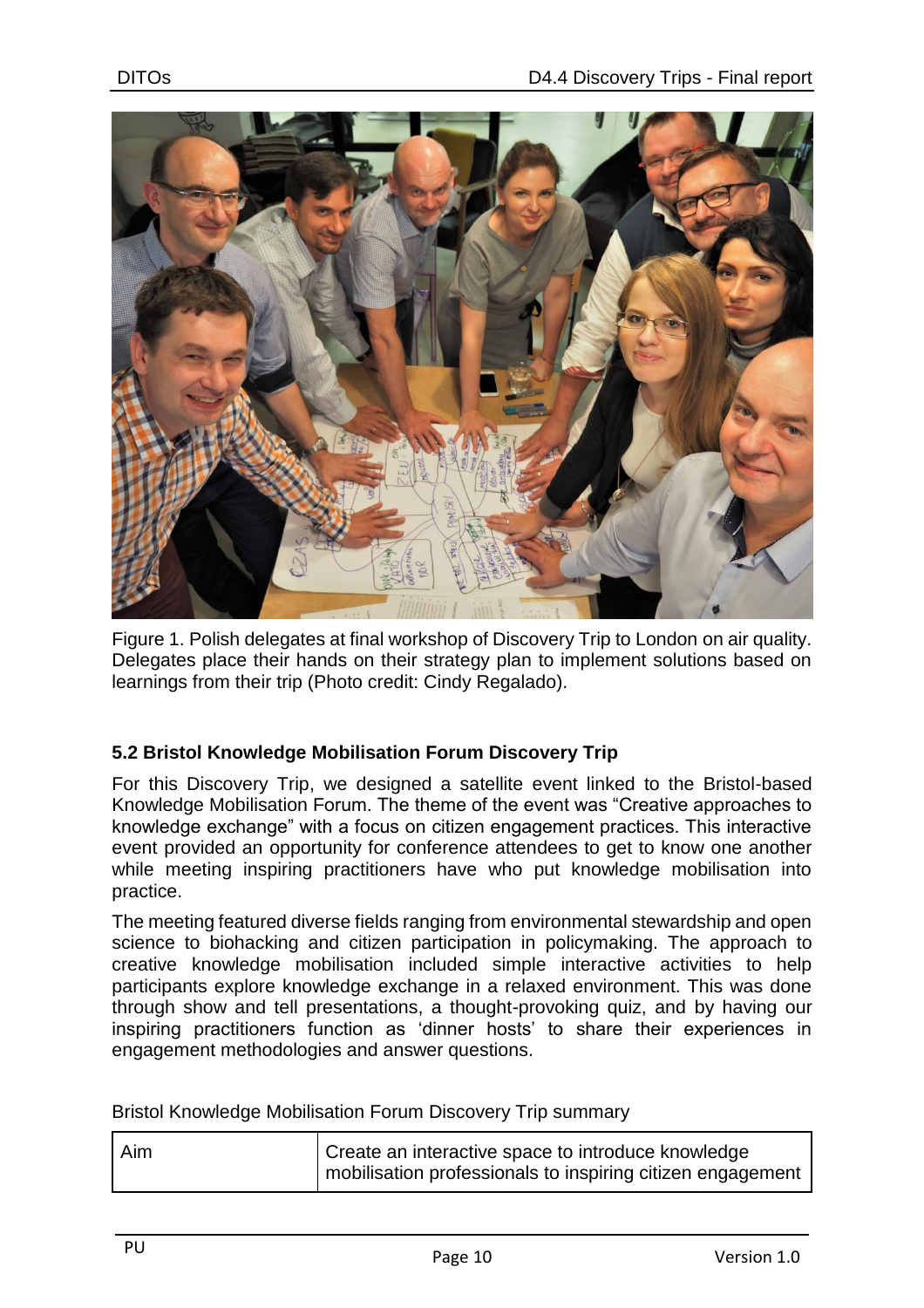|                        | practitioners                                                                                                                                                                                                                                                                                                                                                                                                                                        |
|------------------------|------------------------------------------------------------------------------------------------------------------------------------------------------------------------------------------------------------------------------------------------------------------------------------------------------------------------------------------------------------------------------------------------------------------------------------------------------|
| Organisations involved | Knowledge mobilisation professionals attending the 2017<br>Knowledge mobilisation forum                                                                                                                                                                                                                                                                                                                                                              |
| Number of participants | 21 participants (15 women, 6 men)                                                                                                                                                                                                                                                                                                                                                                                                                    |
| Host organisations     | UK Knowledge Mobilisation Forum; Centre for<br>Interdisciplinary Research, UPD; Capturing our Coast<br>Marine Citizen Science Project; Bristol Natural History<br>Consortium Group, BentoBio                                                                                                                                                                                                                                                         |
| Countries involved     | UK                                                                                                                                                                                                                                                                                                                                                                                                                                                   |
| Results / outputs      | Inspired attendees exposed to citizen science in practice,<br>as an attendee wrote:<br>"I found the session on "Creative approaches to<br>knowledge exchange" really fascinating. Citizen Science<br>is not a research model I had previously encountered. I<br>have shared a brief summary, alongside Tekiu &<br>presenter contacts with some of our partner organisations<br>who are likely to take the ideas forward in the future." <sup>3</sup> |

#### <span id="page-10-0"></span>**5.3 "Citizen Science & Open Science - Synergies and Instruments" Workshop, Brussels**

Tekiu collaborated with DITOs partners ECSA and eutema to prepare the agenda and moderation of a workshop<sup>4</sup> that explored the synergies and H2020 instruments in citizen science and open science. The workshop was organised by the COST Action "CA15212: to promote creativity, scientific literacy, and innovation throughout Europe" in collaboration with DITOs. Tekiu helped with dissemination to MEPs and OSPP and promote participation in the workshop. This contribution was an approved replacement of a traditional Discovery Trip. Tekiu also contributed to the writing and the review to the policy brief "Citizen Science and Open Science. Synergies and Future Areas of Work".

Citizen Science and Open Science Brussels Discovery Trip summary

| Aim           | Bring together key stakeholders from the EP, Open Science<br>Working Group at ECSA, the Citizen Science Working Group<br>at the EC, and OSPP, to explore barriers and synergies<br>between citizen science and open science and H2020<br>instruments that can support a closer link between science<br>and society in line with the three O strategy of the EU. |
|---------------|-----------------------------------------------------------------------------------------------------------------------------------------------------------------------------------------------------------------------------------------------------------------------------------------------------------------------------------------------------------------|
| Organisations | Open Science Working Group of the European Citizen                                                                                                                                                                                                                                                                                                              |
| involved      | Science Association ECSA, Members of the European                                                                                                                                                                                                                                                                                                               |

<sup>3</sup> http://knowledgemobilisation.net/wp-content/uploads/2018/03/2018-Forum-programme.pdf <sup>4</sup> https://www.cs-eu.net/events/internal/workshop-wg-3-citizen-science-and-open-science-

1

<sup>%</sup>E2%80%93-synergies-and-instruments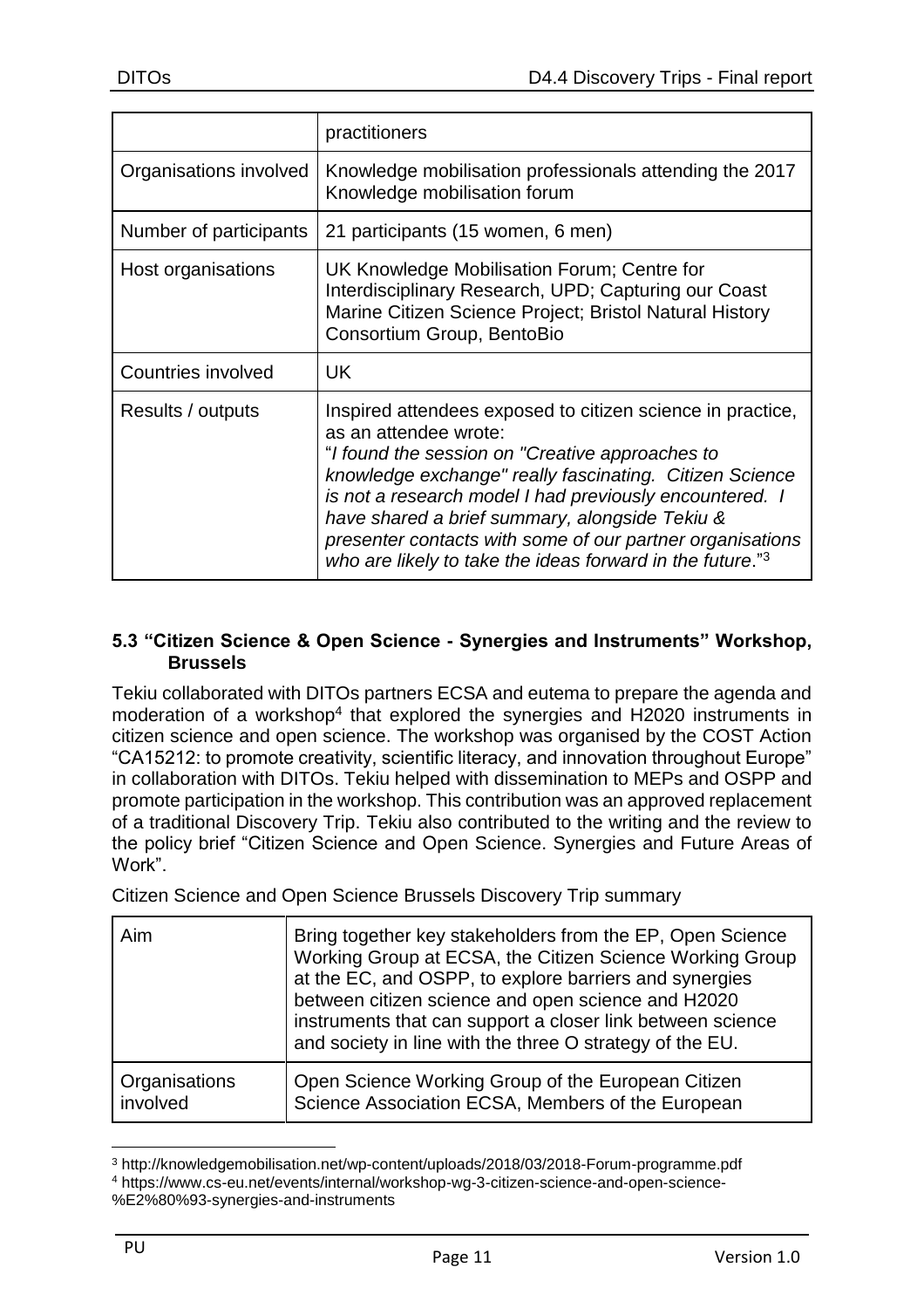|                           | Parliament as well as the Citizen Science Working Group<br>within the advisory board of the EC, OSPP (Open Science<br>Policy Panel) |
|---------------------------|-------------------------------------------------------------------------------------------------------------------------------------|
| Number of<br>participants | 22 participants (12 women; 10 men)                                                                                                  |
| Host organisation         | <b>ECSA, COST Association</b>                                                                                                       |
| Countries involved        | Pan-European reach through organisations involved                                                                                   |
| Outputs                   | Presentation of Policy Brief on Citizen Science and Open<br>Science launched at this event <sup>5</sup>                             |

#### <span id="page-11-0"></span>**5.4 London Environmental Citizen Science Discovery Trip**

This Discovery Trip was organised to complement the European stakeholder roundtable organised by UCL and Tekiu Ltd: "Identifying the opportunities, barriers, disruptions, and social innovation in integrating environmental citizen science in policy: road map for the next decade". The aim of the high-level policy roundtable was to set out a 5-10 years roadmap for the future of the UK, the EU, and the international environmental citizen science collaborations and policies to support them. We worked with representatives of UK national agencies to produce a set of realistic guidelines and gained input from international colleagues to ensure future cross-border alignment. The Discovery Trip for international participants included visits to local initiatives and meetings with key UK decision makers to provide the context for the roundtable discussions on the following day.

| Aim                       | A short programme for international decision makers to<br>align UK and international practices and guidelines on<br>environmental policy.           |
|---------------------------|-----------------------------------------------------------------------------------------------------------------------------------------------------|
| Organisations involved    | <b>GRID-Arendal: UNESCO - IHE Delft: JRC: Permanent</b><br>Delegation of Palau - UNESCO - SIDS delegates; Botanic<br>Garden Meise; Maldives Embassy |
| Number of participants    | 6 Discovery Trip participants; 31 host staff; 39 roundtable<br>participants                                                                         |
| Host organisations        | ZSL; Natural History Museum; OPAL; UCL; Stockholm<br>Environment Institute; Mapping for Change                                                      |
| <b>Countries involved</b> | Norway, The Netherlands, Palau, Belgium, Maldives                                                                                                   |
| Results / outputs         | Introduced delegates to citizen science strategies and                                                                                              |

Environmental Citizen Science London Discovery Trip summary

1

<sup>5</sup> https://ecsa.citizen-science.net/sites/default/files/ditos-policybrief3-20180208 citizen\_science\_and\_open\_science\_synergies\_and\_future\_areas\_of\_work.pdf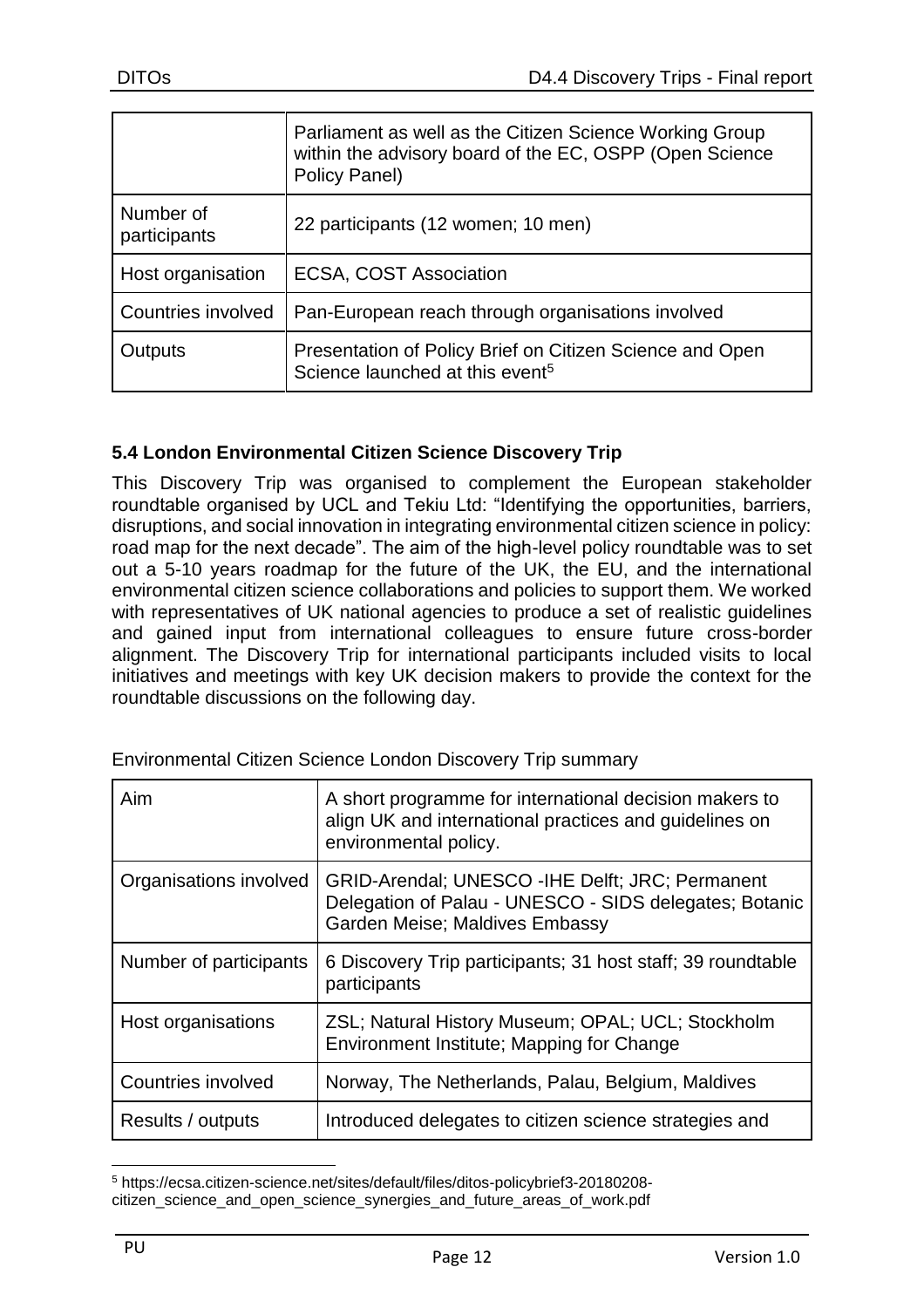policy perspectives; International insights contributed to the policy roundtable on the Integration of Environmental Citizen Science into Environmental Policy



Figure 2. Participants of the European stakeholder roundtable organised by UCL and Tekiu discuss environmental stakeholders for citizen science collaborations and policies to support these (Photo credit: UCL).

#### <span id="page-12-0"></span>**5.5 Italy National Strategy Discovery Trip**

This Discovery Trip involved local and international decision makers in building capacity and developing a national strategy for Italian citizen science. The delegation visit included a trip to Grosseto to meet with local citizen science stakeholders in preparations for the local stakeholder roundtable<sup>6</sup>, which was co-organised by the European Citizen Science Association, the Accademia Nazionale delle Scienze detta dei XL and Tekiu Ltd.

The First Italian Citizen Science Conference, held 23-25th November 2017 in Rome, was a great opportunity to bring together the emerging citizen science community in Italy and to share experiences of other European countries who have already established national networks. This Discovery Trip introduced international

<u>.</u>

<sup>6</sup> http://togetherscience.eu/events/local-stakeholder-roundtable-dito-s-good-practices-phase-2\_kjmbm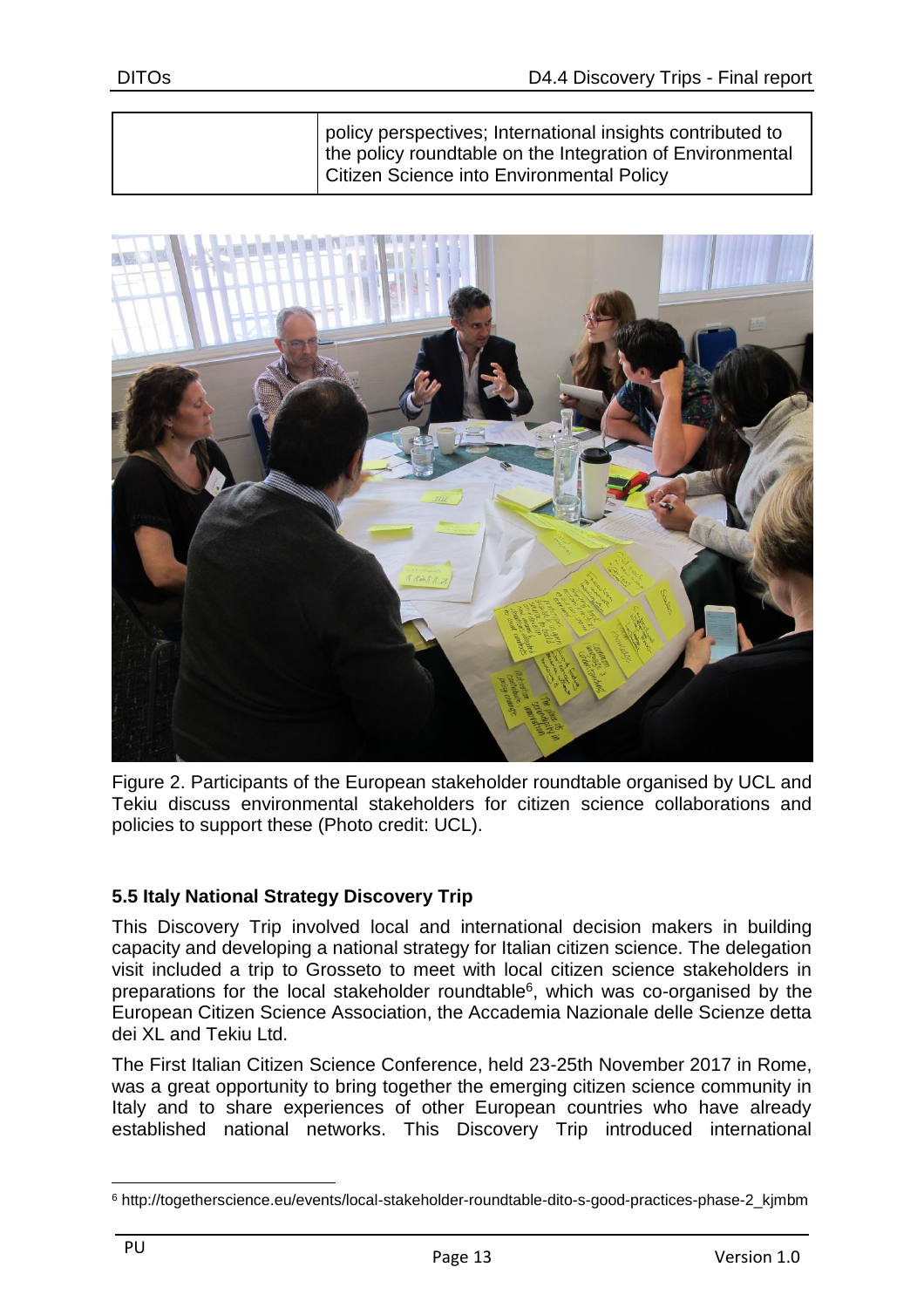stakeholders to the citizen initiatives active in Italy and provided the context for the roundtable discussions on the following day.

Italy National Strategy Discovery Trip summary

| Aim                    | A study visit for Key European citizen science<br>practitioners to share insights towards Italian National<br><b>Citizen Science Strategy</b>                                                                                                                                                                                                                                                                                                   |
|------------------------|-------------------------------------------------------------------------------------------------------------------------------------------------------------------------------------------------------------------------------------------------------------------------------------------------------------------------------------------------------------------------------------------------------------------------------------------------|
| Organisations involved | Citizen Science Italian community; Italian National<br>Academy of Sciences; Rome City Council; ISPRA (Italian<br>Environmental Protection Agency); Natural History<br>Museum of Maremma; Accademia Nazionale delle<br>Scienze detta dei XL; Roundtable: Austrian Citizen<br>Science Network; Helmholtz-Center for Environmental<br>Research, German Centre for Integrative Biodiversity<br>Research; Boku University; Atlas of Living Australia |
| Number of participants | 5 DT participants; 29 at roundtable - all male                                                                                                                                                                                                                                                                                                                                                                                                  |
| Host organisations     | ECSA; Accademia Nazionale delle Scienze detta dei XL                                                                                                                                                                                                                                                                                                                                                                                            |
| Countries involved     | Italy, Austria, Germany                                                                                                                                                                                                                                                                                                                                                                                                                         |
| Results / outputs      | Bringing insights to inform the policy roundtable for Italian<br>national stakeholders to guide the development of a<br>national strategy for the implementation of citizen science<br>in Italy                                                                                                                                                                                                                                                 |

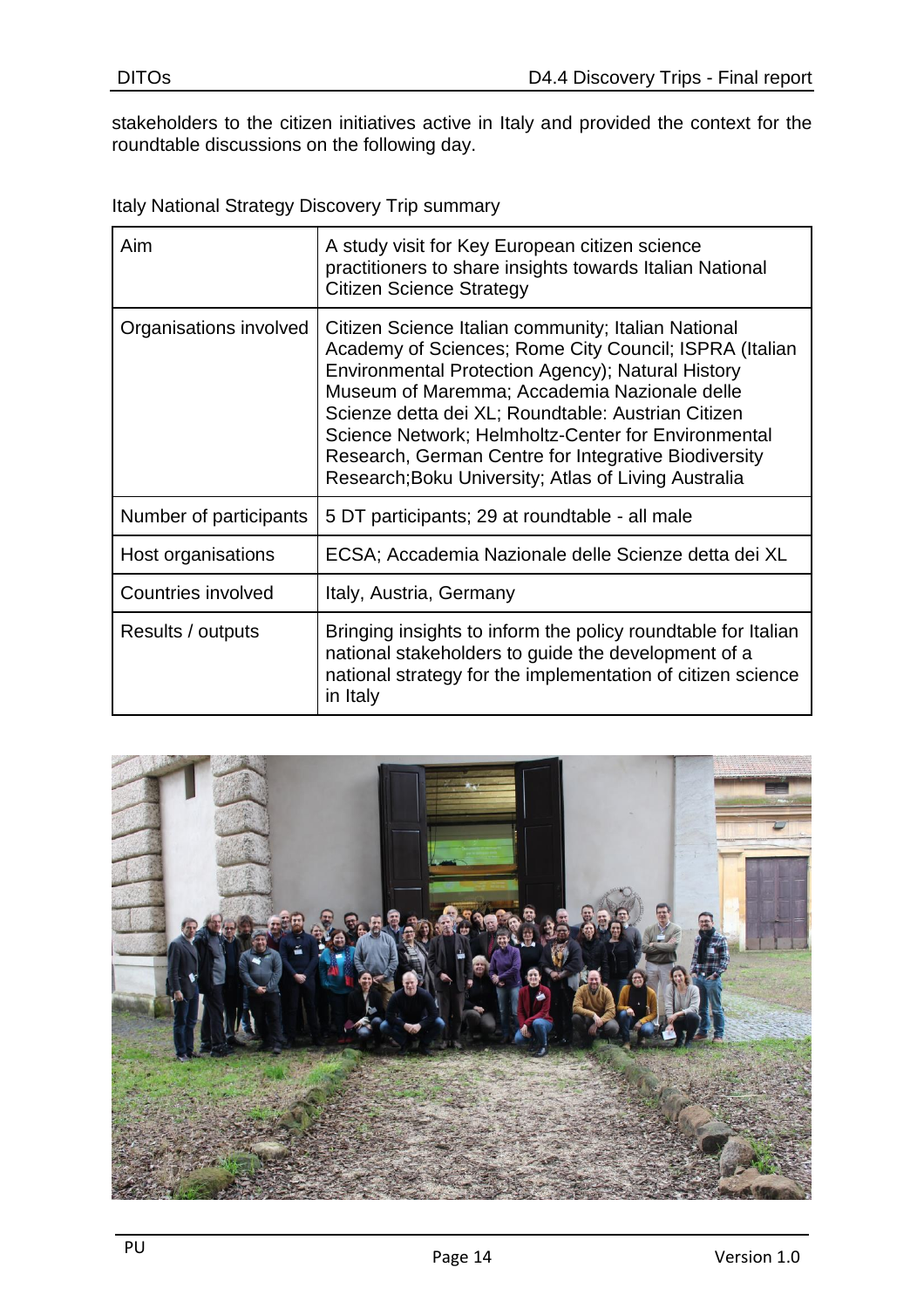Figure 3. Italian roundtable participants (Photo credit: ECSA).

#### <span id="page-14-0"></span>**5.6 Beyond DITOs: Knowledge sharing with other H2020 projects Discovery Trip**

This Discovery Trip supported the spirit of the DITOs final event on the 3rd of April: to celebrate with those who have made DITOs possible and to share our results and lessons learned with leaders of recently started projects in the topics of RRI and public engagement in science. Tekiu identified (through a search in Cordis) and extended invitations to leads of Horizon 2020 projects to join our DITOs final events. Tekiu facilitated 1:1 targeted meetings between delegates and event attendees, enabling our final event to function as a platform for connections to promote future collaborations. The invited projects were SUPER\_MoRRI, Inspires, and Scalings.

| Aim                    | Create spaces for knowledge sharing (in particular<br>lessons learned as DITOs comes to a close) between<br>DITOs partners and representatives of recently started<br>H2020 projects working on citizen engagement with<br>science and/or RRI |
|------------------------|-----------------------------------------------------------------------------------------------------------------------------------------------------------------------------------------------------------------------------------------------|
| Organisations involved | ISGIobal (Spain), Social Innovation Exchange (UK),<br>Eindhoven University of Technology (TUE)                                                                                                                                                |
| Number of participants | 5                                                                                                                                                                                                                                             |
| Host organisations     | RBINS, DITOs partners co-organising the final event                                                                                                                                                                                           |
| Countries involved     | Spain, The Netherlands, UK, Germany                                                                                                                                                                                                           |
| Results / outputs      | Connections between H2020 projects and DITOs final<br>event attendees                                                                                                                                                                         |

#### Beyond DITOs Discovery Trip summary

#### <span id="page-14-1"></span>**5.7 Spaces for knowledge creation & other contributions to DITOs**

In addition to designing and delivering Discovery Trips, Tekiu was also involved in activities supporting the fulfilment of WP4. These contributions are summarised in Table 2 below.

**Table 2.** Summary of additional (non-deliverable) contributions to WP4 delivered by Tekiu

|              |                         |                           |                    | <b>Activity</b> |              |
|--------------|-------------------------|---------------------------|--------------------|-----------------|--------------|
| Event/Output | <b>Activity type WP</b> | <i><b>Description</b></i> | <b>Phase Idate</b> |                 | <b>Month</b> |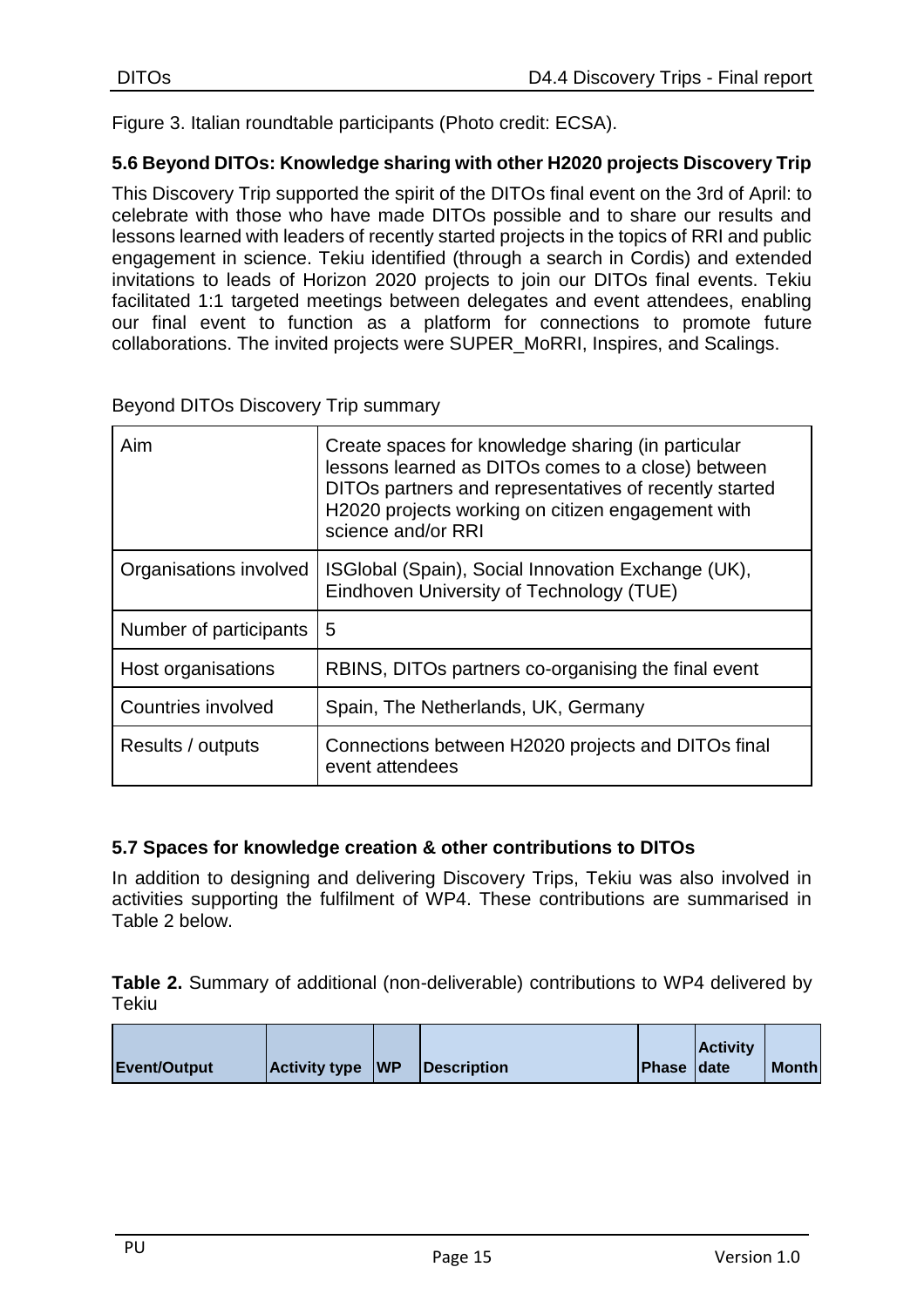| MEP briefing on<br>Citizen Science:<br>Support for EU<br>Environmental and<br><b>Research Policies</b>             | Spaces for<br>knowledge<br>exchange | 4 & 2          | Dissemination to MEPs -<br>invitations sent to UK MEPs<br>and other DITOs countries.<br>Collaboration to prepare<br>agenda, survey and ECSA<br>presentation. Blog & report <sup>7</sup> .                                                                                                                                                                                                           | 1 | 07/2016-<br>09/2016 | 4  |
|--------------------------------------------------------------------------------------------------------------------|-------------------------------------|----------------|-----------------------------------------------------------------------------------------------------------------------------------------------------------------------------------------------------------------------------------------------------------------------------------------------------------------------------------------------------------------------------------------------------|---|---------------------|----|
| European<br>Stakeholder Round<br>Table on Citizen, DIY<br>Science and<br>Responsible<br>Research and<br>Innovation | Spaces for<br>knowledge<br>exchange | 4 & 1          | Discussion moderator: A<br>Vision for Citizen Science<br>2030, Report contribution and<br>blog on ECSA website.<br><b>Established link with OSPP</b><br>and Philippe Galiay (DG RTD)<br>Report <sup>8</sup> and Blog <sup>9</sup>                                                                                                                                                                   | 1 | 11/2016             | 6  |
| "Global 'Citizen<br>Science'<br>Observatory"<br>Workshop with<br><b>UNESCO</b>                                     | Spaces for<br>knowledge<br>exchange | 1, 2,<br>3 & 4 | Concept and content<br>development with Claudia<br>Göbel and Khalissa Ikhlef of<br><b>UNESCO. Delivery of DITOs</b><br>presentation at workshop,<br>contribution to internal report<br>summary & suggestions of<br>future collaborations on DTs.<br>Followed up in Phase 2 to<br>recruit 2 participants for UCL<br>DT. Workshop Summary <sup>10</sup> .                                             | 1 | 01/2017<br>03/2017  | 10 |
| "Tools for Policy<br>Engagement"<br>workshop at<br>Biofabbing<br>Conference                                        | Spaces for<br>knowledge<br>exchange | 4 & 1          | Liaised with conference<br>organisers to propose a<br>session on policy<br>engagement. Conceived,<br>planned and delivered a Policy<br>tools workshop for the DIYbio<br>community. Needs<br>assessment calls with DIYbio<br>community representative<br>(Lucy Patterson) in advance of<br>conference. Attended by key<br>members of the DIYbio<br>community. Presentation<br>online <sup>11</sup> . | 1 | 12/2016<br>05/2017  | 12 |

<sup>7</sup> https://ecsa.citizen-science.net/blog/summary-meps-briefing-citizen-science-european-parliamentbrussels

<sup>10</sup> https://ecsa.citizen-

1

<sup>8</sup> https://ecsa.citizen-

science.net/sites/default/files/report\_on\_ditos\_round\_table\_on\_citizen\_science\_diy\_science\_and\_rri. pdf

<sup>9</sup> https://ecsa.citizen-science.net/blog/european-stakeholder-round-table-citizen-diy-science-andresponsible-research-and-innovation

science.net/sites/default/files/report\_on\_unesco\_global\_citizen\_science\_observatory\_meeting\_0.pdf 11

https://docs.google.com/presentation/d/1oiJSMztEWiZr6ipnwyULyWfTOdKZSQHAmvELd5lXGpE/edit #slide=id.g222424a94d\_0\_24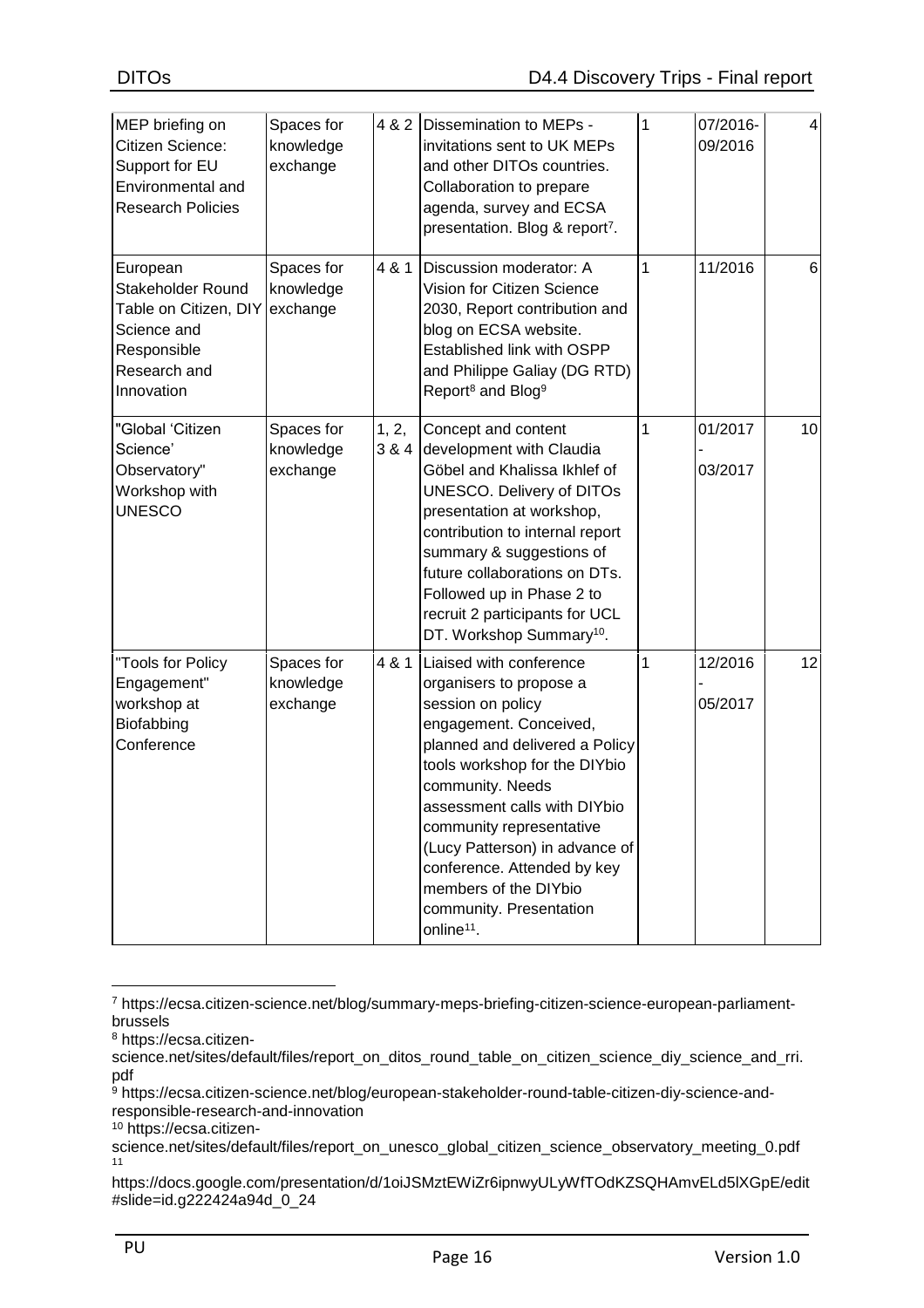| UK science bus<br>organisation                                                                                                                                                                     | Spaces for<br>knowledge<br>exchange      | 3            | Planning of UK route - x4<br>locations/stops                                                                                                                                                                                                                                                                                                                   | 1              | 03/2017-<br>06/2017   | 13 |
|----------------------------------------------------------------------------------------------------------------------------------------------------------------------------------------------------|------------------------------------------|--------------|----------------------------------------------------------------------------------------------------------------------------------------------------------------------------------------------------------------------------------------------------------------------------------------------------------------------------------------------------------------|----------------|-----------------------|----|
| Sheffield Science in<br>Public conference<br>session                                                                                                                                               | Spaces for<br>knowledge<br>exchange      | 1 & 2        | Preparation of agenda,<br>briefing speakers,<br>presentation of Tekiu<br>activities/DITOs                                                                                                                                                                                                                                                                      | 1              | 05/2017<br>07/2017    | 14 |
| JCOM article on<br>knowledge transfer &<br>DIY science                                                                                                                                             | <b>Dissemination</b><br>- publication    | 1, 2<br>& 3  | Dissemination of outcomes of<br>SiP session.                                                                                                                                                                                                                                                                                                                   | 2              | 08/2017<br>09/2017    | 16 |
| Policy Brief #3<br>"Citizen Science and<br>Open Science.<br>Synergies and<br>Future Areas of<br>Work"                                                                                              | Dissemination $ 4 \& 1$<br>- publication |              | Contributed to writing and<br>review the policy brief <sup>12</sup>                                                                                                                                                                                                                                                                                            | 1              | 06/2017<br>09/2017    | 16 |
| COST short-term<br>scientific mission:<br>"Strengthening of<br>strategic<br>collaboration on<br>activities and outputs<br>for policy<br>engagement related<br>to citizen science<br>across Europe" | Spaces for<br>knowledge<br>exchange      | 3            | Capacity building for WP4 with 2<br>the aim of learning from each<br>other's methodologies and<br>expertise, elaborating the<br>strategy and coordination for<br>policy engagement between<br>Tekiu and ECSA, organising<br>and coordinating the delivery<br>of forthcoming events and<br>outputs, and the dissemination<br>of results. Report <sup>13</sup> . |                | 01/2018               | 20 |
| "Citizen Science:<br>Expertise,<br>Democracy, and<br>Public Participation."<br>Report to the Swiss<br>Science Council.<br>Bern, Switzerland,<br>2018                                               | <b>Dissemination</b><br>- publication    | <sup>4</sup> | Contributed writing report<br>focusing on policy. Report to<br>the Swiss Science Council <sup>14</sup> .                                                                                                                                                                                                                                                       | 1              | 12/2017<br>$-03/2018$ | 22 |
| <b>ECSA Green Week</b><br><b>Conference Session:</b><br>"Making our cities<br>green with citizen<br>science"                                                                                       | Spaces for<br>knowledge<br>exchange      | 4 & 2        | Involved in planning concept<br>and content for ECSA<br>conference session.                                                                                                                                                                                                                                                                                    | $\overline{2}$ | 11/2017<br>03/2018    | 22 |

<sup>&</sup>lt;u>.</u> <sup>12</sup> https://ecsa.citizen-science.net/sites/default/files/ditos-policybrief3-20180208-

citizen\_science\_and\_open\_science\_synergies\_and\_future\_areas\_of\_work.pdf <sup>13</sup> https://www.cs-

eu.net/sites/default/files/media/2018/03/CA15212\_STSM\_Report\_AleksandraBerditchevskaia.pdf <sup>14</sup> http://citizensciences.net/wp-

content/plugins/zotpress/lib/request/request.dl.php?api\_user\_id=424601&key=T4QRUDX9&content\_t ype=application/pdf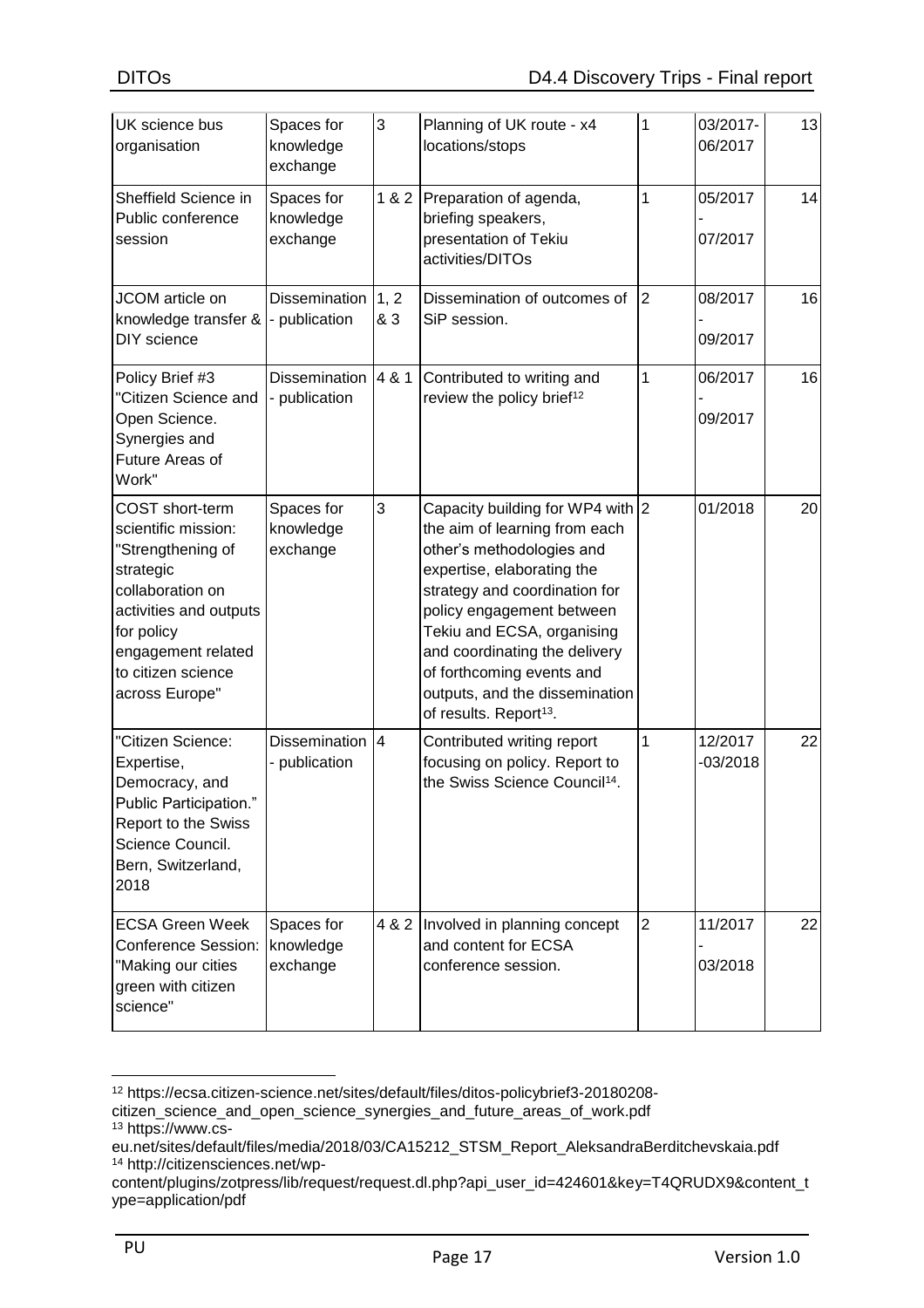|                    |               | Policy Brief #2 "Do It Dissemination   4 & 1 Contributed to writing and | 11/2017 | 24 |
|--------------------|---------------|-------------------------------------------------------------------------|---------|----|
| Yourself           | - publication | review the policy brief <sup>15</sup>                                   |         |    |
| Biotechnology      |               |                                                                         | 05/2018 |    |
| (DIYBio) for open, |               |                                                                         |         |    |
| inclusive,         |               |                                                                         |         |    |
| responsible        |               |                                                                         |         |    |
| Biotechnology"     |               |                                                                         |         |    |

## <span id="page-17-0"></span>**6 Conclusions and reflections**

This deliverable has described Tekiu's contributions to DITOs WP4, both our deliverables - 'Policy Engagement via Discovery Trips' - and the facilitation of knowledge exchange through roundtables, presentations, publication of reports, policy briefs and articles. Together, these have fulfilled the tasks set out by DITOs in the "*planning, coordination, organisation and realisation of direct stakeholder engagement activities*" (WPT3).

By bringing together key stakeholders from across Europe and beyond, the Discovery Trips fulfilled the DITOs WP objectives through the development of policy engagement in citizen science and DIY science. We also fostered RRI through sharing good practices across borders, laying the foundations to develop strategies and commitments (as with the Polish delegation, the Knowledge Mobilisation Forum, and the Environmental Citizen Science in Policy roundtable), and supporting connections for future collaborations (as in our Italian and final event Discovery Trips). Through our Discovery Trips and additional contributions, we also linked the pan-European citizen science and DIY science community to decision-makers at various levels (from municipal leaders to MEPs) and supported innovation by exposing decision-makers to solutions internationally.

#### **6.1 Reflections**

One of our main lessons learned is that there is a very strong appetite for sharing and mutual learning at the policy level. There is also interest in supporting initiatives for active engagement of citizens in environmental issues. However, we also see that we are at the very early stages of these exchanges and much more support is needed to maintain and nurture these channels that DITOs has promoted.

One of the main challenges faced in WP4 in terms of outreach to policy and decisionmakers was not collectively crafting a cohesive message and linking this to an outreach strategy from the start of the project.

In addition, there was a mismatch between the way the project was designed/operated and the level at which partners found it relevant to engage with policy and decision makers; DITOs was designed to operate at the European level whereas partners found that is was most relevant to them to work at the level of their own countries/cities. It was not straightforward to bridge between these two radically different contexts.

<u>.</u>

<sup>15</sup> https://ecsa.citizen-science.net/sites/default/files/ditos-policybrief2-20171004-diybio.pdf